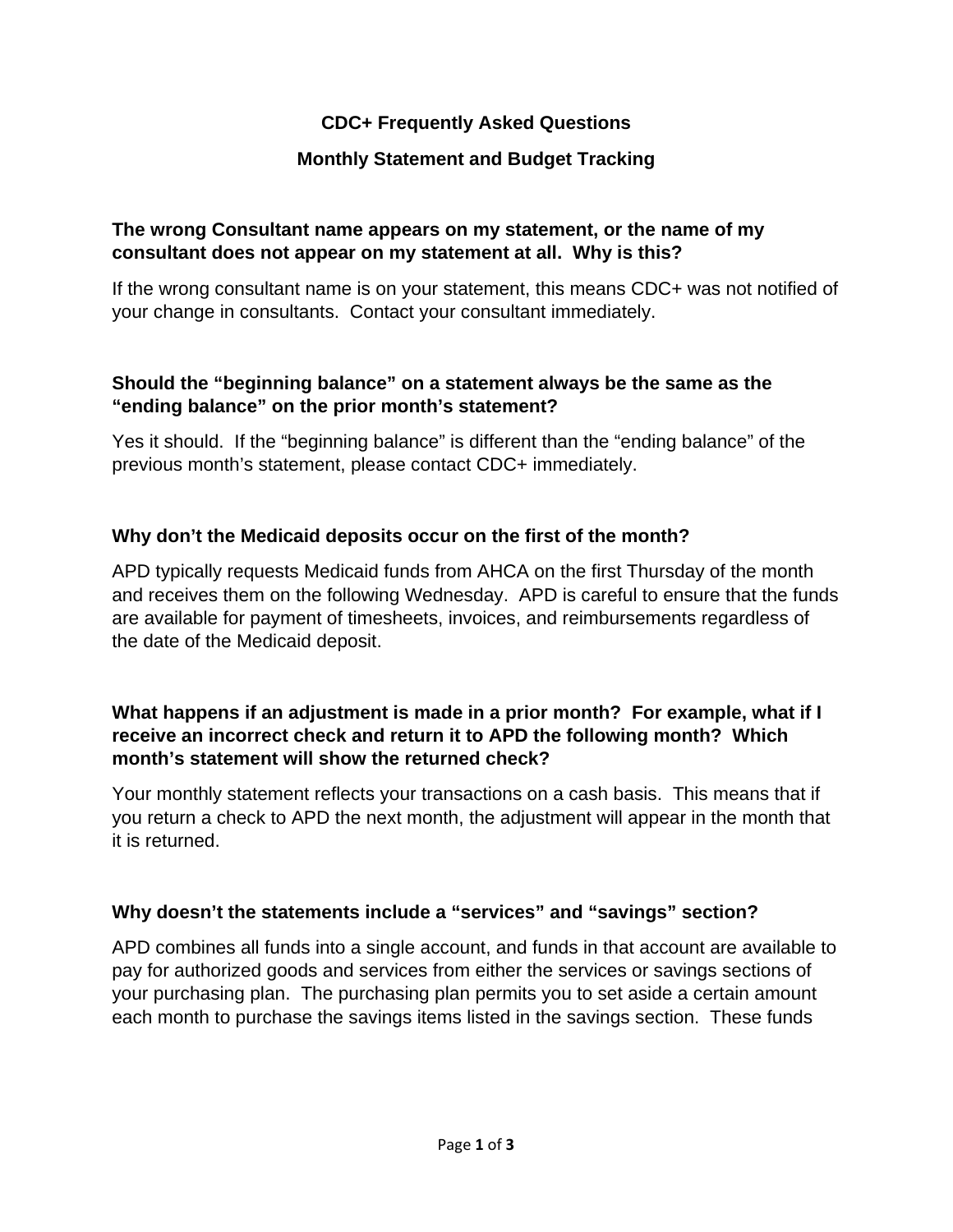remain in the account\* available to be spent for authorized services or savings items. Additionally, if you spend less for services than allocated in your purchasing plan, unspent funds will remain in the account for later use for authorized services or savings goods and services. It may be helpful to compare your CDC+ account to a checking account. Each month funds are deposited into this account, and the consumer can draw on the account by submitting payment requests for authorized goods or services from the Services or Savings sections. Any unspent funds are "carried forward" into the next month, and will be available to purchase authorized goods and services in future months. As always, funds provided to the consumer for "restricted" services, including behavior therapy, physical therapy, occupational therapy, and skilled nursing must be spent for those services, and if they are unspent they must be returned to the state rather than spent for other types of goods and services. However, funding for "unrestricted" services, including personal care assistance, respite, etc., may be used more flexibly. Please refer to the CDC+ service code chart or contact your consultant if you have questions regarding restricted and unrestricted services.

### **Is the "ending balance" showing on my statement the amount available to me to spend next month?**

Not necessarily. Statements will be sent days or weeks after a reporting period ends. It is important that you subtract from the ending balance any payroll items that you have submitted for payment that have not yet appeared on the monthly statement. Very often you will have recently submitted claims that do not appear on the statement, and you need to take these into consideration when determining your available funding.

## **The bi-weekly payroll makes it difficult for me to know exactly how much is available to spend, and it makes it hard for me to know whether I'm planning my monthly services correctly.**

The best way to make sure that you are spending within your budget is to make purchases monthly in accordance with your current purchasing plan. With a bi-weekly payroll, there are 26 pay periods every year, which means that each year, two months will have three pay dates. In months with three pay dates, it may *appear* that your budget is overspent, however over the course of a year, if you ensure you spend within your monthly purchasing plan, you will not overspend.

**<sup>\*</sup>**As always, unused funds are subject to periodic reinvestment by the Agency for Healthcare Administration.